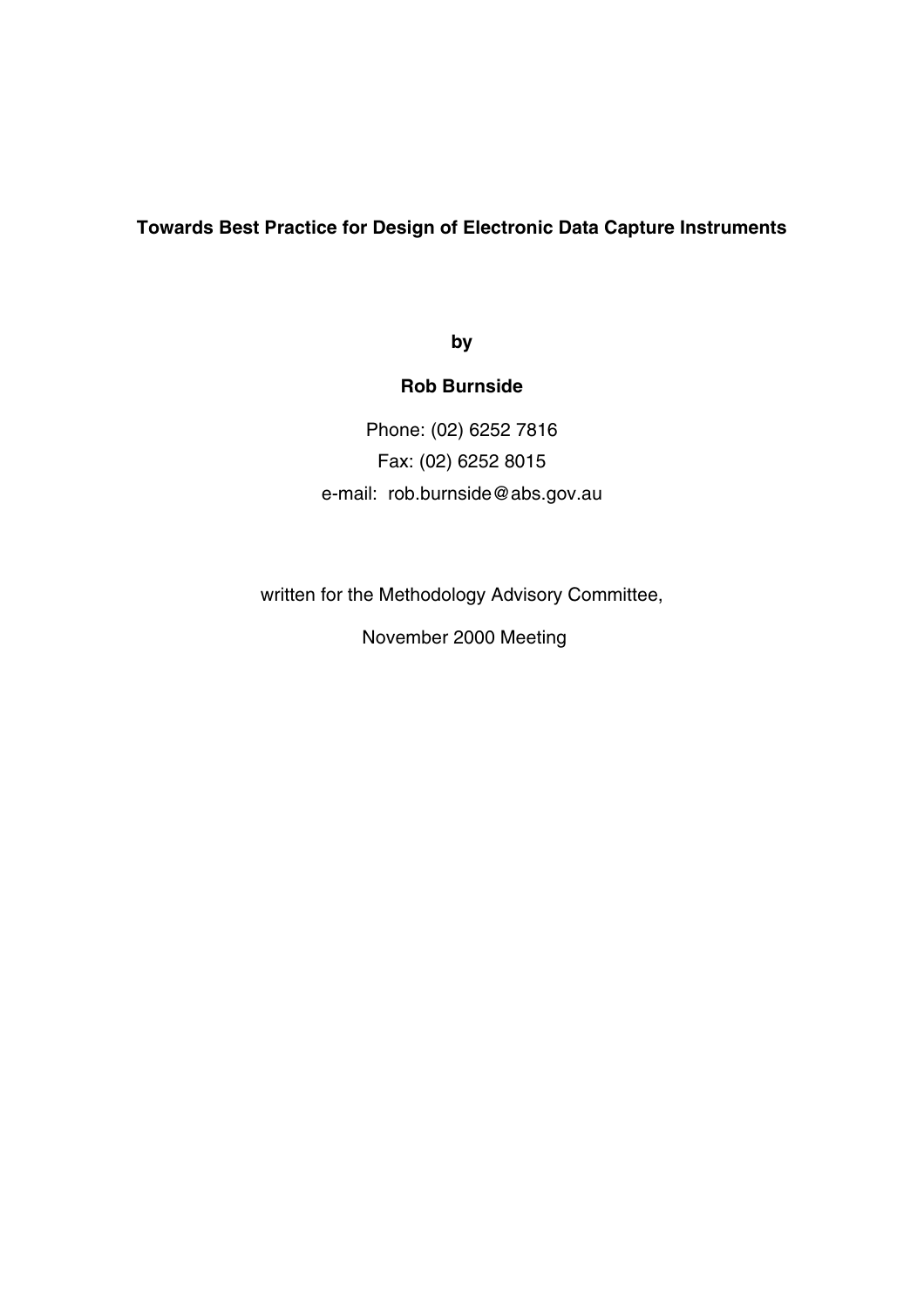## **Executive Summary**

- 1. Little definitive is known about standards, guidelines and the methodological impact of electronic data capture (EDC) instrument design and functionality choices. This is because of the relatively recent emergence of the Internet as a serious data capture route. Even less is known about the statistical and design issues specific to business collections.
- 2. This paper argues that EDC standards for business forms are best arrived at through starting from existing applied statistical, form design and, in particular, computer interface and related design standards and theory. These should be used to develop test instruments for identifying issues that have the potential to make a significant statistical impact. This will involve evaluating them through building, testing and deploying instruments in pilot tests in an empirical and iterative evaluation cycle.
- 3. The first two main sections cover the main areas of interest and concern for the design of electronic instruments for data capture from businesses. The first contrasts business collections with household collections, where important differences include those related to questionnaire design and the expertise of individuals involved in the data capture process. The second contrasts differences between paper and with electronic collection methods, where differences flowing from the medium itself may contribute to modal effects.
- 4. The third section outlines the development process we are following to investigate EDC issues, identifying some of the main issues and what we have learned to date. The fourth section briefly considers possible directions for future work, including evaluation processes and using instrument performance metrics to further assist design and performance assessment.
- 5. We would like advice and comments from the MAC on:
	- work in Australia on electronic data capture instrument design and modal bias and multi-modal collection issues;
	- thoughts on the design process and work so far; and
	- appropriate areas to focus on and methods of comparison and potential bias measurement.
- 6. The present research and testing work will lead to initial conclusions about EDC effects and directions for further work by mid-2001.

## **Introduction**

7. The prospect of significant amounts of data being collected from business electronically with EDC instruments is increasing for a number of reasons. These include Commonwealth Government policy to encourage electronic interaction with governments, perceived cost, timeliness and data quality advantages, and provider expectations. At present putting suitable security in place is a major brake on live trials, but this barrier is expected to be at least partially removed shortly as providers become more familiar with secure on-line interaction (for instance through their dealings with the Australian Taxation Office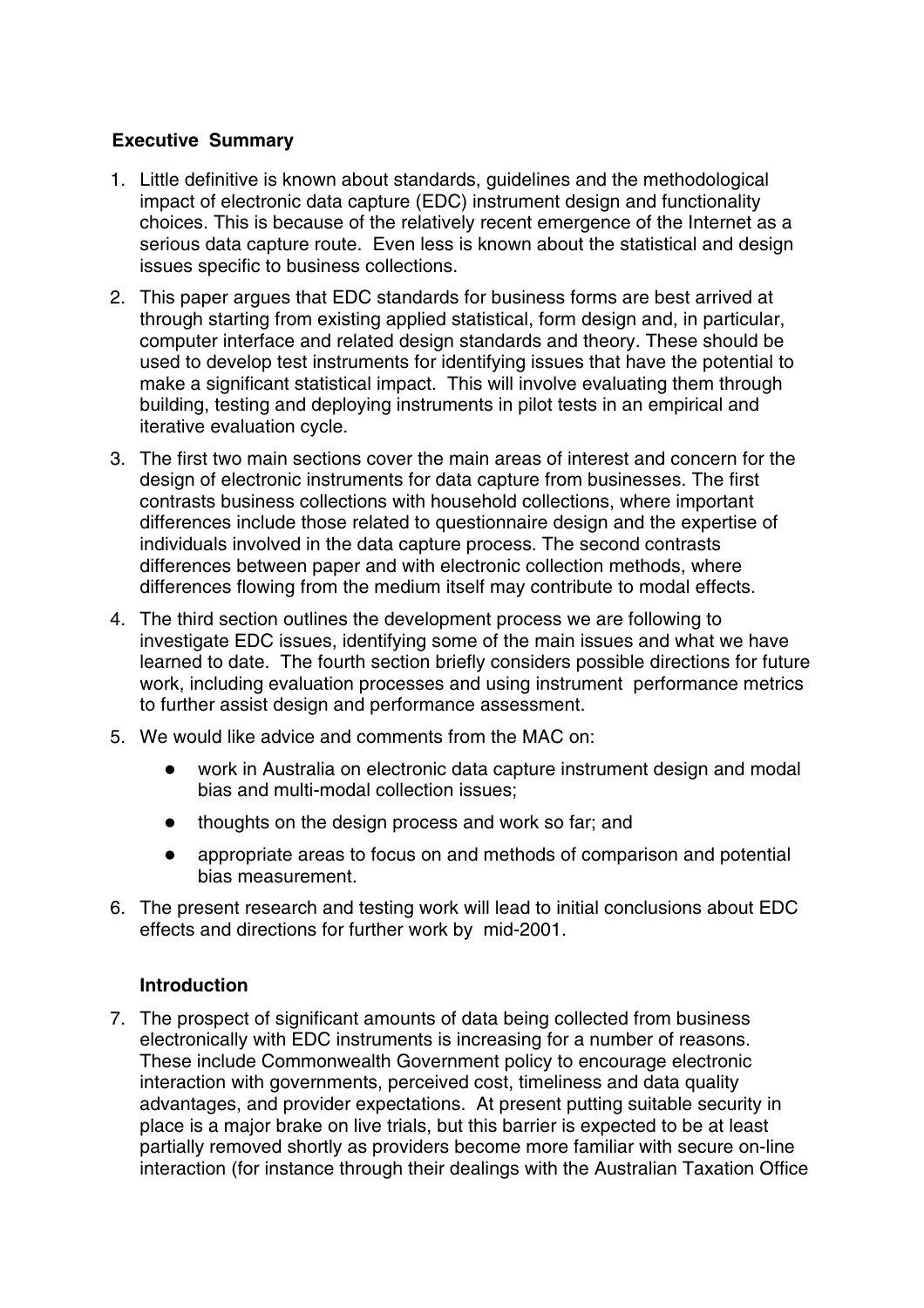(ATO)), and ABS infrastructure is enhanced.

- 8. An important assumption in current work is that design and modal effects may have an impact on published statistics, so they need monitoring, understanding and controlling where necessary or possible.
- 9. The immediate aim of the current work is to develop methodologically defensible and practical interim standards and guidelines for electronic data capture instruments for national statistical collections from businesses. The intention is that these will be used in a similar way to, and in conjunction with, existing ABS paper form design standards and guidelines. An important contributor to this aim is understanding respondent behaviour in an electronic data capture environment.
- 10. One of the problems with electronic form design is that the area is relatively new. While there is a considerable body of knowledge on paper form design, user interface and systems design, particularly for the use of internal users in controlled environment, there is as yet little research or experience with electronic self completed questionnaires in an external environment.
- 11. Reflecting this, the statistical impact aspects of electronic data capture instrument design have received relatively little attention in Australia or overseas. Other statistical agencies are no further advanced than we are with respect to the quantitative methodological or design aspects of EDC instruments, though in most cases they have more experience with live pilot collections.
- 12. ABS is aware of developments in the Australian Taxation Office (ATO), The Australian Prudential and Regulatory Authority (APRA), the US Bureau of the Census (USBC), Statistics Canada, The UK Office of National Statistics (ONS), and Statistics New Zealand (SNZ), as well as other national statistical agencies. Of these only the USBC is believed to have undertaken any formal testing of self completed electronic instruments, though several others recognise that the methodological aspects of EDC should be considered.
- 13. Electronic data capture instruments or electronic forms are defined for the purpose of this paper as self completed screen-based questionnaires or interfaces that the respondent enters data into manually. Specifically excluded are structured or *ad hoc* data files, whether from business providers or as administrative by-product data, spreadsheets, and other information collected electronically, through telephone interviewing or in free text e-mail.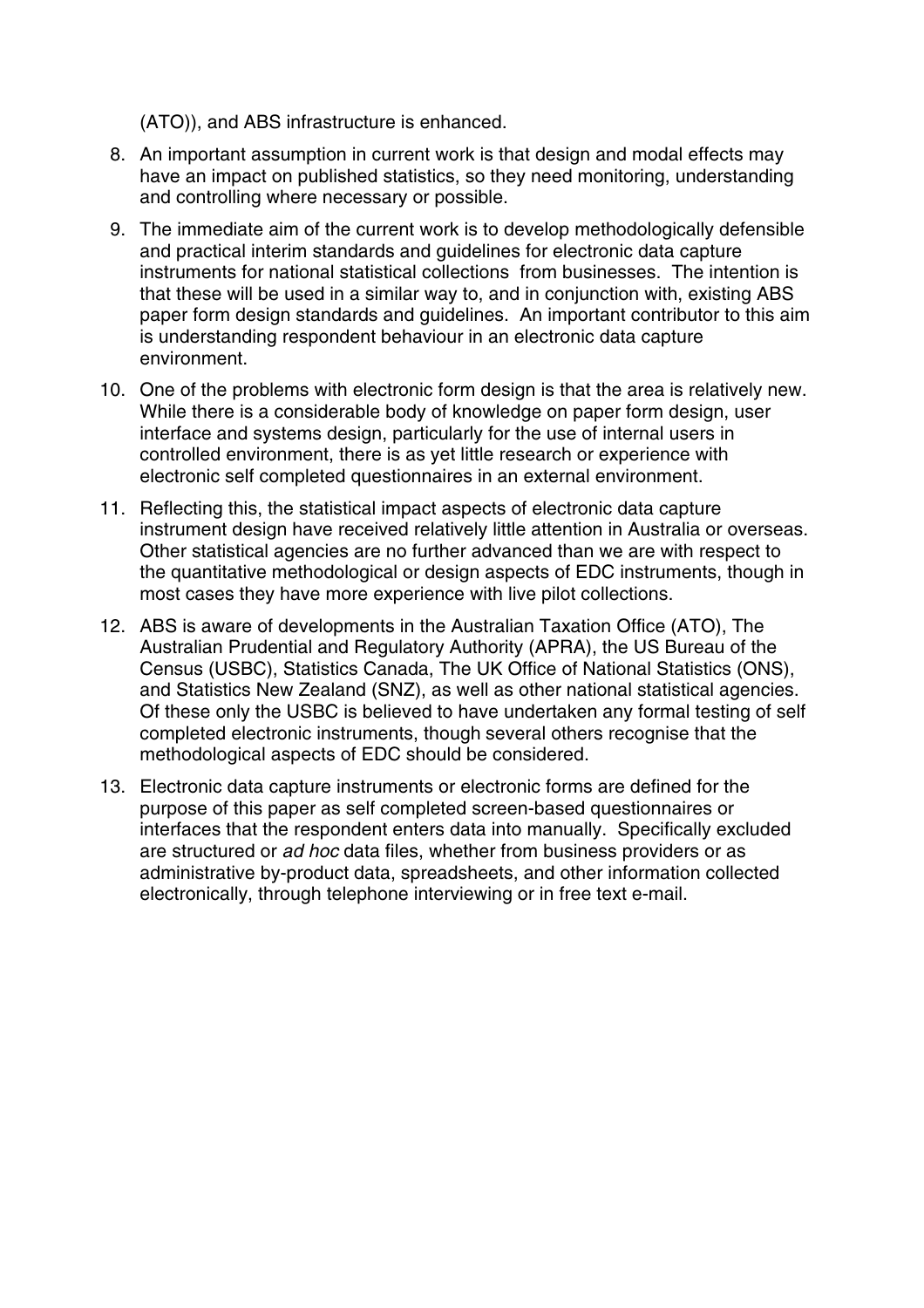14. This paper uses the term 'EDC instrument' rather than the more common or colloquial 'e-form' or 'Web-form' because it is not necessarily the case that the instruments will be on the World Wide Web, and the former carries connotations of an on-screen reproduction of a paper form. While some early EDC developments used such 'e-forms' (which, along with fill and print' images, remain (basic) models), the design features, limitations and functionality of the instruments we envisage make them as much specialised computer interfaces as 'forms'. 'EDC instrument' is therefore used to emphasise these differences and to avoid confusion.

## **Background**

- 15. Individual subject matter areas of the ABS have, over time, undertaken a range of EDC projects with varying degrees of success (see Attachment 1). Apart from a rapid advance in technological capabilities that is leading to expectations of the widespread use of EDC, current work differs in that it approaches the problem from a corporate or central (rather than local) direction with methodological considerations to the fore, rather than using a technology which is available and seeing what can be done with it.
- 16. ABS paper forms for business collections are subject to a formal approval process after being constructed and tested by subject matter areas in line with form development standards and guidelines that specifies most elements of the form design and recommend testing and evaluation procedures. They use standardised layout templates and include mandatory wording for national accounts data items,
- 17. The proposed EDC standards will cover:
	- design and functionality, including explanatory and help components, use of graphics, layout, and edit and error handling;
	- development and evaluation guidelines; and
	- the suitability of different approaches for different surveys and/or data items.
- 18. We anticipate that the formal approval process incorporate standards will be extended to EDC instruments to:
	- maximise the statistical and operational benefits of EDC through implementing methodologically defensible best practice widely;
	- present data providers with broadly consistent interfaces and behaviour to minimise their effort in using new instruments;
	- allow the development of coherent multi-modal collection strategies that may mix paper, electronic and telephone data collection - ie provide consistency when multiple collection modes are used inside a collection, either to reach different groups of providers initially or as part of response follow-up; and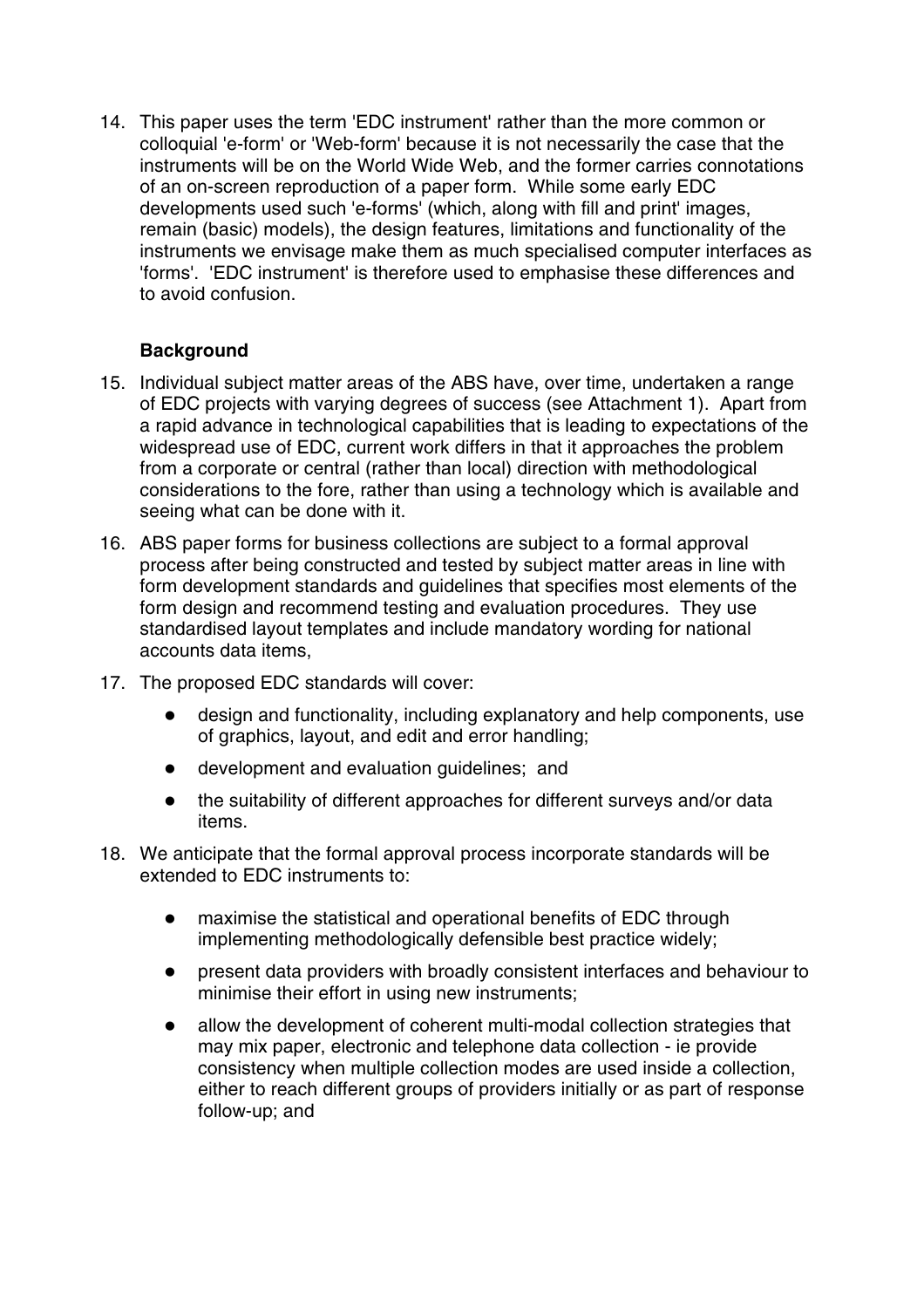- more generally, facilitate instrument development in the ABS' decentralised business survey instrument development model and avoid duplication of effort.
- 19. This last point follows partially from the history of ABS paper form standards, where at one time a number of different styles, approaches and systems were used in various collection areas, and organisational disruption and friction resulted from standardisation. While a decentralised model will still be followed for developing production EDC business collection instruments, we intend to avoid divergence by putting an agreed framework in place before EDC becomes widespread and in good time to consider and refine standards.
- 20. It is also worth noting that, while standards and guidelines are theoretically independent of the technology employed, in practice a major influence on best practice is the functionality, and defaults in the IT tools and skills available. However we anticipate that one result of the exercise will be identification of essential functionality or design capability that will have an influence on future tool selection.

### **I. Business versus household and internal instruments**

- 21. A number of differences between business and household collections and instruments impact on EDC instrument design. Unfortunately much of the mode effect and electronic data capture survey research relates to household collections and forms, and a significant part of 'e-form' work to date has focused on the advantages of putting internal enterprise administrative and workflow tasks and forms on-line, for instance see chapter three in Gates (1999).
- 22. The first important difference between business and household collections is that the latter are usually tightly sequenced, and often delivered through Computer Assisted Personal Interviews (CAPI) or Computer Assisted Telephone Interviews (CATI). These ensure that the respondent is 'driven through' the instrument, usually in a single session by sequencing or routing based on answers to previous questions. Not only is there a tight logical dependence between responses, but the instruments contain more questions, to cater for different response sequences, of which only a subset are answered by most respondents.
- 23. This contrasts with business forms, which are generally self-completed instruments that are dealt with as part of the individual's main and often unrelated job. Business forms generally include a smaller number of questions than a household form, with a higher proportion of these questions being applicable to all respondents. Data are assembled over a period of time from different data sources and areas of the business. This occurs either by sending all or part of the form around the organisation or by an individual coordinating and assembling the required data.
- 24. One important design consequence for EDC is that it will be necessary for instruments to be capable of non-sequential or random access completion over time - ie they should be savable in a partially completed form, and have minimal or no routing, mandatory questions or edits to prevent or delay moving through the instrument to sections that can be completed at any given time.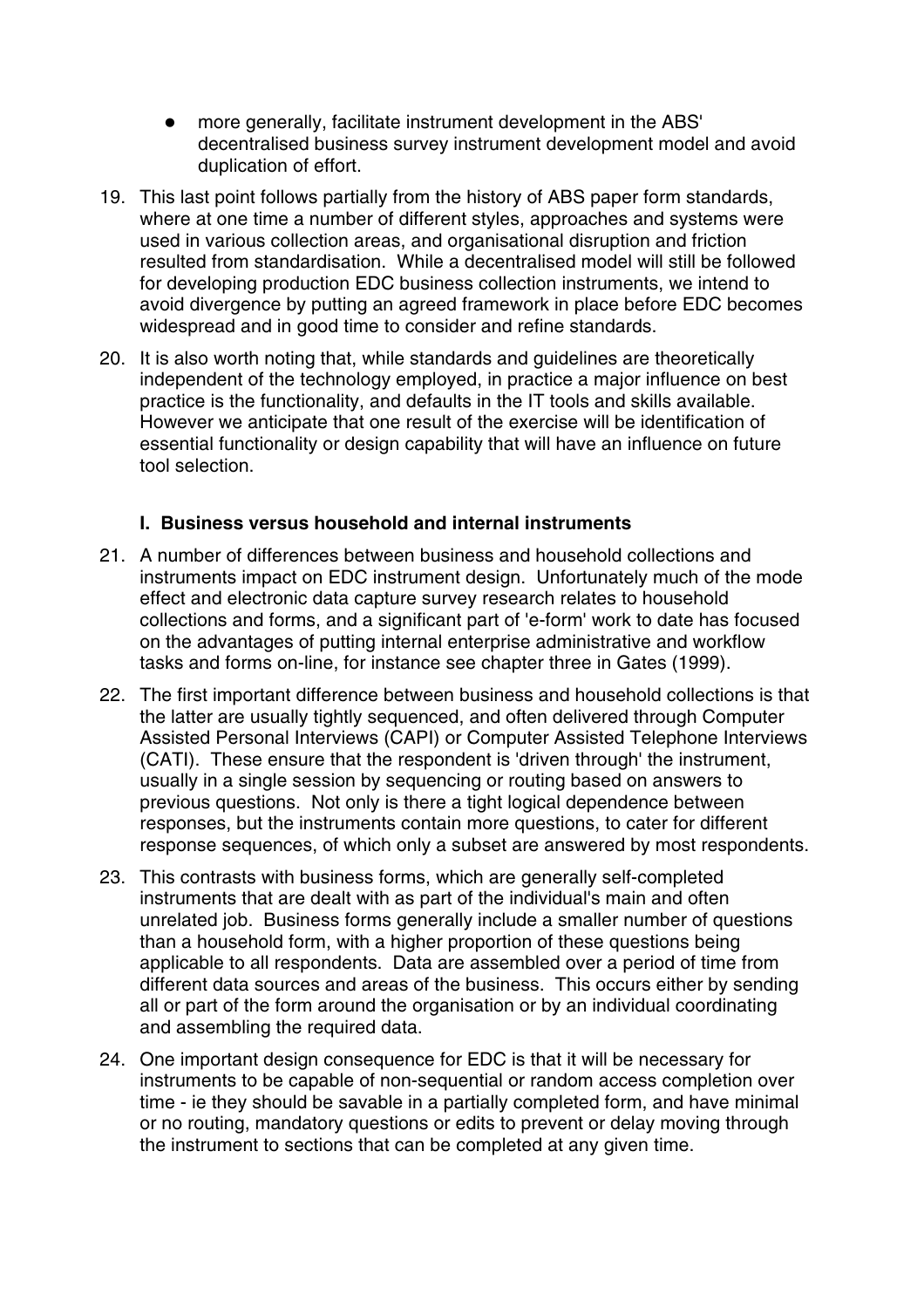- 25. The second difference arises because household CAPI and CATI instruments involve a guiding, trained interviewer. Similarly internal administrative forms are used in a controlled and supported environment with 'respondents' who are familiar with the subject and the system. These situations contrast with business forms, where most respondents are better thought of as inexperienced data providers, either because their organisation has not participated in the survey before or for very long, or because of staff changes and turnover in some or all of the business' internal data assembly and reporting chain - ie business form respondents are on their own.
- 26. At the same time the nature and sources of data are different for business surveys, being mostly based on quantitative, well defined accounting items or recognised industry-specific terminology, and the information is generally available from enterprise statutory and tax accounts or internal management information systems. Household data is often subjective, qualitative, and self-reported and so vulnerable to cognitive bias, recall error and social desirability effects.
- 27. An EDC design implication, supported by recent ABS visits to local government providers reporting data on spreadsheets, is that where there is less scope for provider confusion or subjectivity, instrument design is less critical, particularly with respect to the availability of help and definitions.
- 28. For EDC business collection instruments, the 'permanently inexperienced respondent' problem will be amplified by a 'permanent novice user' effect, where instrument designers cannot assume that there will be repeated use of the instrument or any significant learning effect over time. This points to the need for relatively simple and intuitive instruments, perhaps at the expense of theoretically desirable and technically desirable features such as complex editing.
- 29. Lack of control over the provider's IT environment (especially computing power, screen sizes, colours, resolutions, windowing and security arrangements), and the desirability of catering to as wide a range of potential respondents as possible also point to the need to develop relatively simple instruments.

## **II. Electronic Data Capture (EDC) versus Paper**

#### **Mode Effects**

- 30. A major early concern with screen-based instruments relates to potential modal effects or bias, where there is a departure from a notional 'true' value due entirely to collection instrument and associated operational factors. While some bias is likely in any collection instrument, different bias in different instruments (ie EDC and paper) and its effect on data and subsequent statistics, particularly as the mix of instrument use changes, is an issue. This concern stems from:
	- experience in household collections in Australia and overseas where conversion from paper-based and/or interviewer collection to telephone interviewing or computer assisted interviewing has resulted in collection mode effects;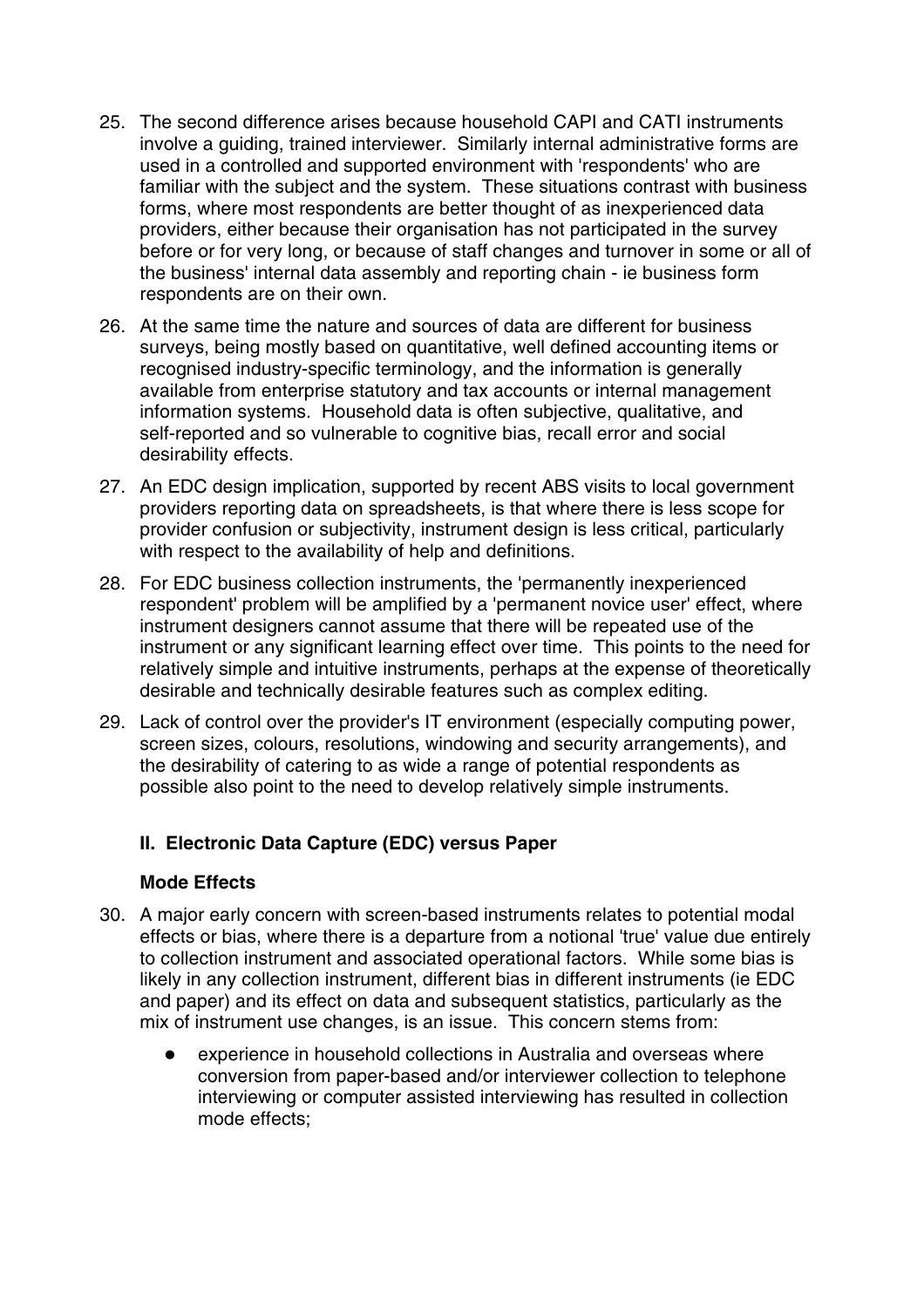- situations where paper collection forms have been changed significantly and data effects have resulted; and
- from interface design experience and theory, which raises several human-computer interaction issues that may impact on statistical reporting using electronic instruments.
- 31. These modal effects arise from several factors or the interaction of factors such as the nature of the data sought and the reporting instrument. Well known examples are:

(i) reporting of sensitive personal health or lifestyle information in face to face interviews tend towards the perceived socially desirable norms, whereas self-completed questionnaires more effectively capture less desirable or more extreme behaviour, especially if the respondent gives credibility to promises of confidentiality;

(ii) list or order effects and response option visibility in questions where multiple answers are possible ('how many of the following do you own ...'). List effects manifest themselves because self completion paper form respondents (and respondents given showcards in face to face interviews) view a list of response options and satisfice by selecting a disproportionate number of activities in the top part of lists so they don't have to read all of them. Alternatively, when the list is just read out to respondents by the interviewer, such as in telephone surveys, they disproportionately select items from the end of the list that they remember better. A well-designed form or electronic system could minimise this by asking a 'yes/no' for each possible response;

(iii) the visibility of grouped related questions tending to lead to greater consistency between responses; and

(iv) on paper forms, the proximity and visibility of related questions gives context and additional information that assists accurate completion and retrieval of information, particularly when meaning or definitions are in doubt.

32. This point was noted in an EDC instrument test where navigation was screen-by-screen and in which the respondent specifically complained that he had to move between several screens to identify exactly what data was sought through comparison with previous responses, when it was easier to just look back on the paper form.

#### **Paper versus screen**

- 33. It is generally accepted (for instance Dillon 1992) that, for screen versus paper work:
	- reading speed is lower:
	- screens are particularly poor for reading large amounts of text;
	- comprehension of what is read is probably lower, possibly by up to 30%;
	- the onset of fatigue is faster and, possibly, user performance falls faster;
	- while eye movements are similar, skimming is more likely on screen;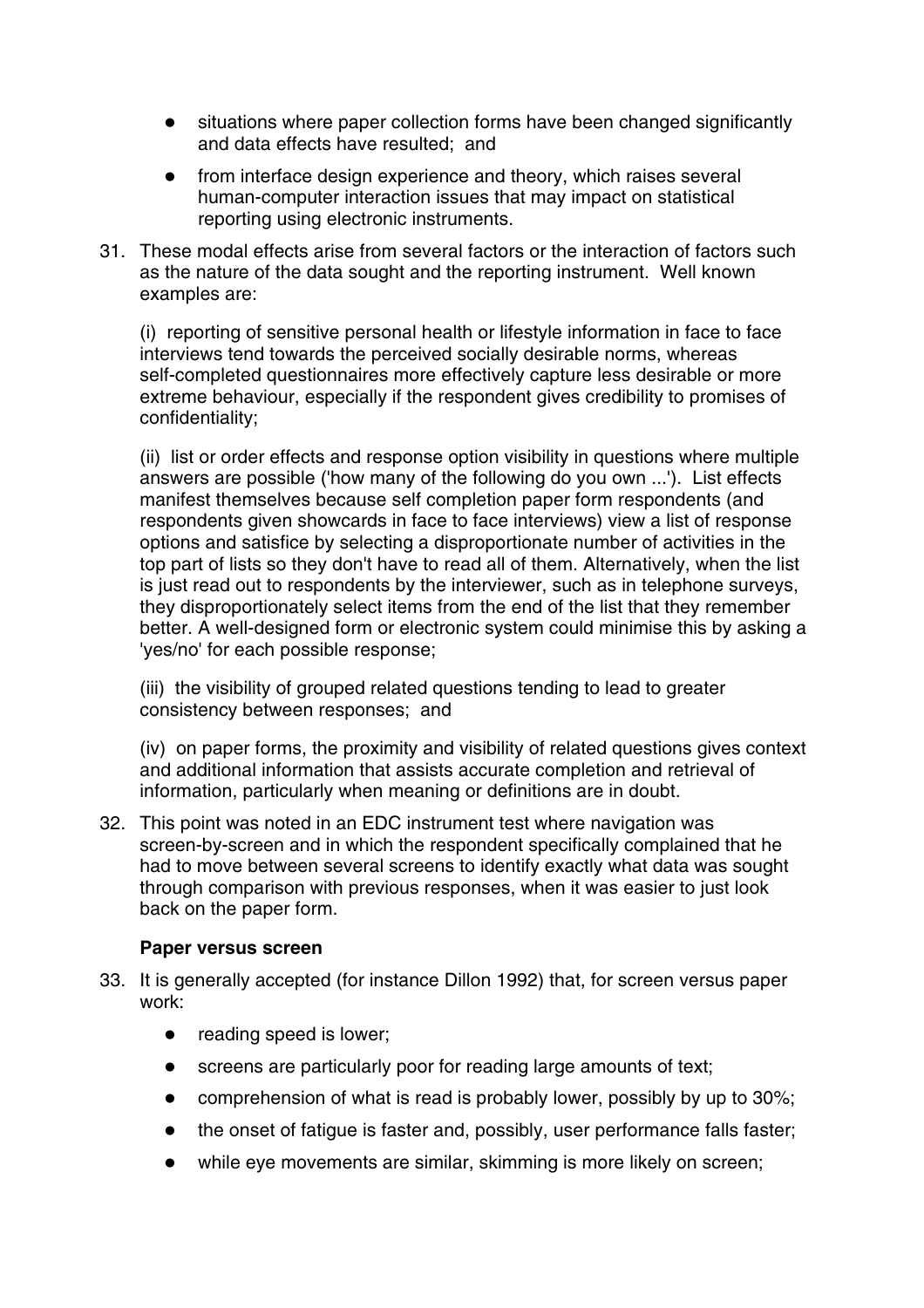- handling and learning the medium is more difficult the application as well as the computer;
- manipulating information and data is more difficult; and
- navigation is more difficult.
- 34. Jakob Nielsen puts it a little more succinctly in a column (1997) on 'How Users Read on the Web' - 'They don't'.
- 35. This belief forms the basis for the new field of 'writing for the Web', which essentially argues for short phrases, dot points, lists and small chunks of text because users skim text on-screen. This is supported by the results of some of our own testing, where providers faced with a definitional or interface problem did not see or ignored what we thought were clearly visible instructions or navigation features, even after repeated prompting.

#### **Starting Principles**

- 36. While it is not appropriate or even possible to produce a paper form and its associated features on screen because of inevitable differences (such as using keys or pointing devices to navigate and enter data, screen sizes and resolutions), many of the principles for designing paper forms apply to EDC instruments. In particular, changes to instruments presented on screen that are driven purely by technical considerations or ease of coding should be avoided.
- 37. There are two main reasons for this, following from expectations about printed material and collection forms. These flow from human computer interaction (HCI) theory which emphasises (in part) that people rely on previously formulated cognitive models to interpret and interact with systems they encounter. ('Systems' being used very generally, and including anything from a book to a workplace or a society through to a computer game or a microwave oven.)
- 38. These models are, initially at least, based on knowledge of and experience with the conventions of similar systems or environments. The longer their exposure to what they perceive to be similar systems, the stronger their intuitive expectations are and the more likely a learnt 'natural' behaviour will be attempted, based on the model they bring to the new system. The efficiency of their interaction therefore depends initially to a large degree on the accuracy of their internal model and the implicit and explicit expectations it offers them as compared to the behaviour or design of the 'real' model embedded in the system.
- 39. Printed material, data collection forms in general and ABS statistical returns in particular are examples of a 'system' with which providers have some familiarity, so many general print design principles can be reasonably assumed to apply on screen.
- 40. The first 'model' respondents have is for printed material where common behaviours and expectations are:
	- reading or scanning from left to right across the information area then moving down and repeating for each line or block of information;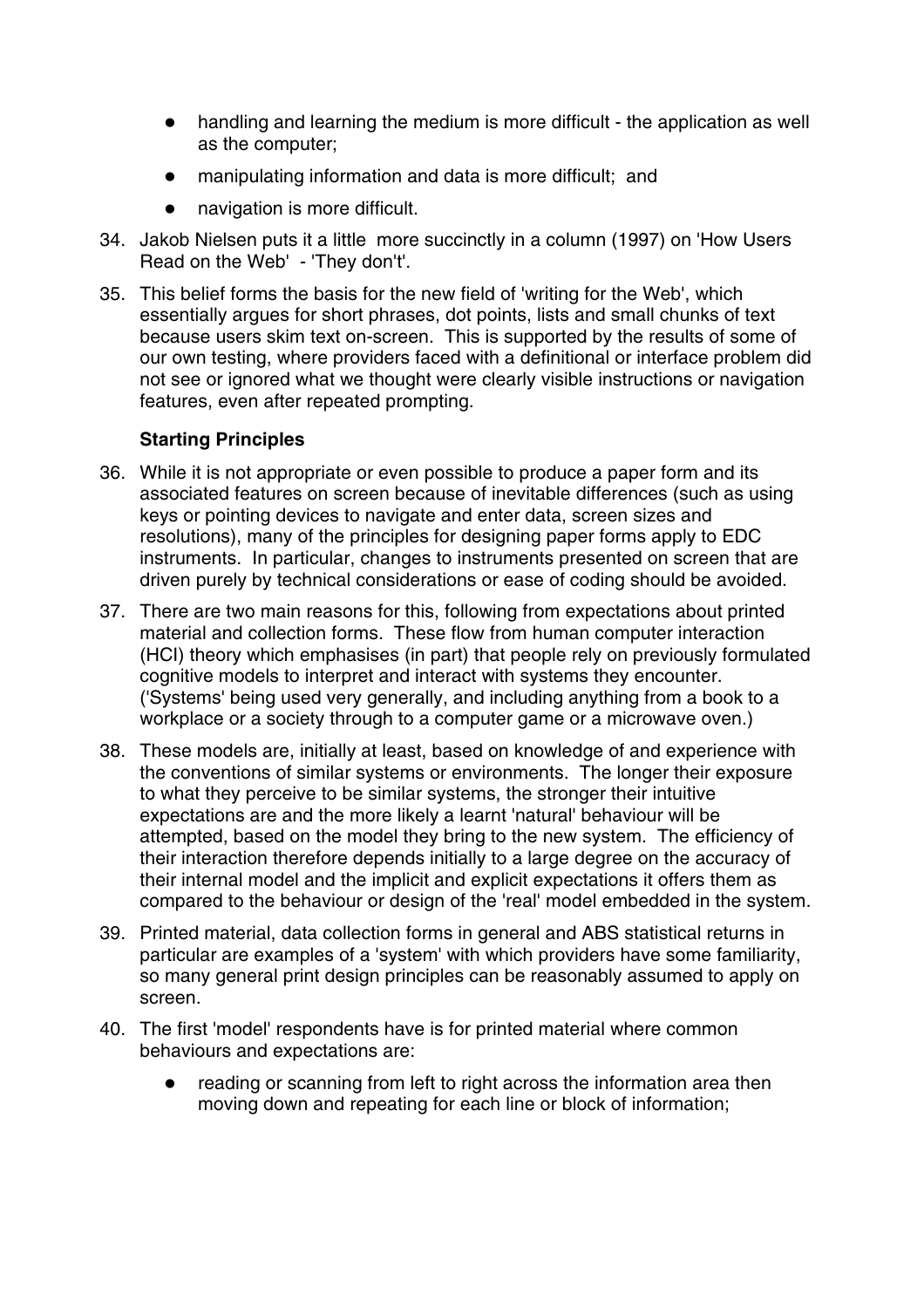- larger or heavier typefaces having more 'importance' and being used to draw attention to a feature;
- certain colours and symbols have cultural associations (red/green; tick/cross);
- intelligibility through using plain language and avoiding over-long lines of text.
- 41. Secondly, providers are familiar with the conventions used in ABS and other paper forms - these include such features as:
	- numbered questions which have some relationship to nearby questions;
	- sequential progress through a questionnaire;
	- help near questions;
	- question text to the left of or above answer boxes;
	- list order and category name considerations, and conventional visibility of available response options, including offering familiar 'other' and 'please specify' structures where appropriate.
- 42. Dillman (2000) agrees that existing paper form design principles are a useful starting point, and in particular notes that many paper instrument design principles apply equally to electronic instruments. These include using a sensible visual layout and grouping related questions, clear writing, unambiguous question structure and retaining the same ranges where applicable. He also offers the guiding principles that if something is a problem or works on paper, it is sensible to assume that, in the absence of firm evidence to the contrary, the same problems or advantages will apply on screen, so there should be a good reasons for explicitly departing from paper form conventions.
- 43. The EDC medium offers both advantages and disadvantages compared to paper. Likely positive effects from EDC instruments are more consistent data through in-line editing, fewer errors through access to fuller help and instructions, management of list effects through easy randomisation, improved response rates and better respondent cooperation through the availability of reporting vehicles which they find convenient. Contributors to detrimental modal effects include screen size limitations and the effect on reading, comprehension and the amount and style of on-screen information presentation, ease or otherwise of navigation, the possibly intrusive or irritating impact of interactive edits and error messages, and possibly a greater that usual reluctance to use instructions or help.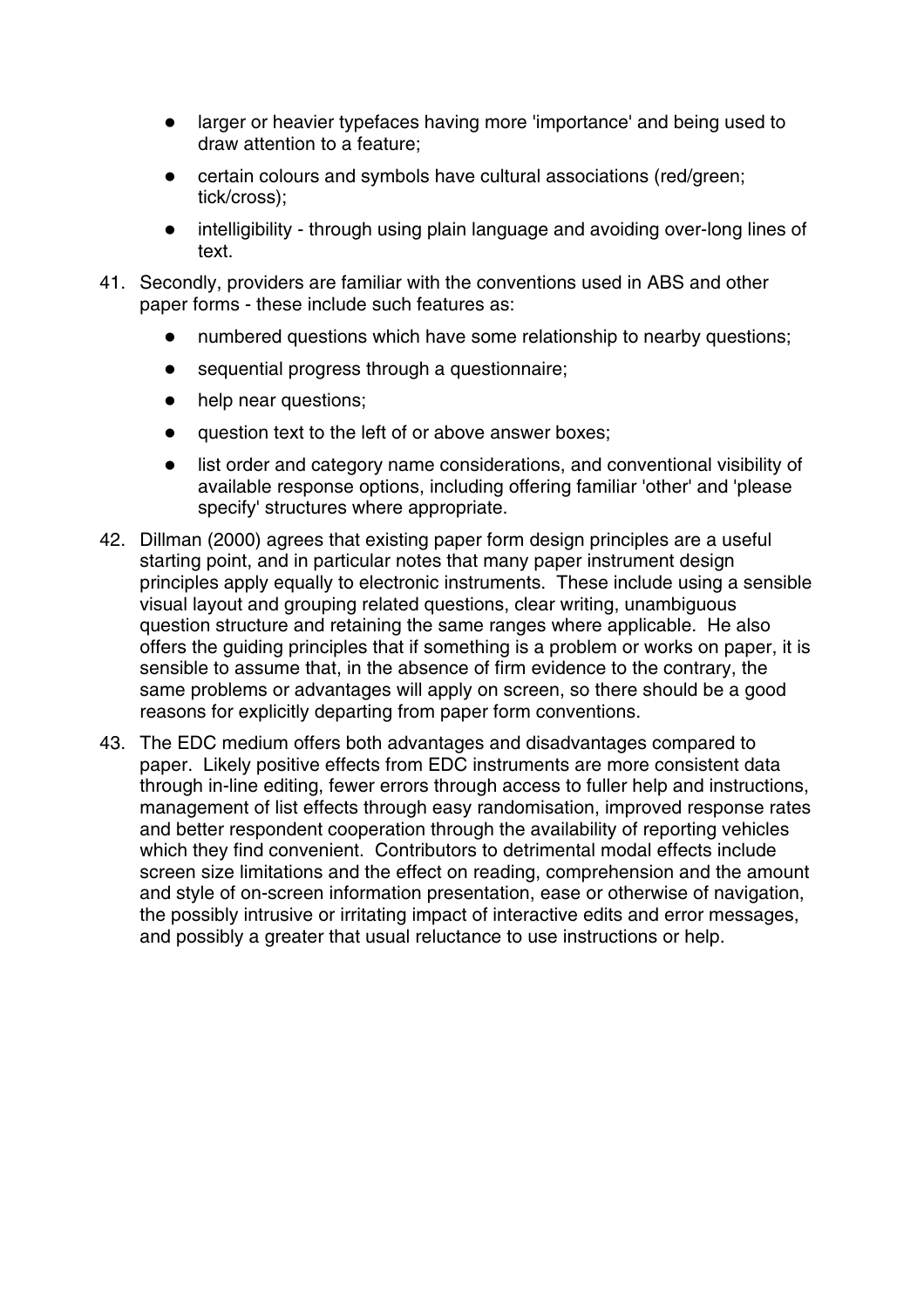44. Some computer form devices are attractive, such as radio buttons, drop-down list boxes, allowing multiple selections in list boxes, spin boxes, using colour, other graphics, and colourful icons, and there will always be a temptation to 'use the new medium'. Of these only radio buttons with their automatic, mutually exclusive choices appear to be of outstanding clear benefit, and even then the ability of the respondent to change a previous selection automatically without realising it raises questions.

# **III. The Development process**

45. There are three sources for our developing and evolving detailed standards:

### *(i) Existing Standards and Research*

- 46. As well as contact with other Australian agencies with EDC projects, especially the ATO, a considerable amount of research has been done to identify other standards, guidelines and relevant theory. The theory is based on cognitive psychological and human computer interaction research and its application inside a user centred design approach.
- 47. Several comprehensive computer interface standards and guidelines sources are available, including Microsoft Corp (1999), Galitz (1997), and international ISO standards (1998) which draw on these sources too. There has been a potential conflict between these more established interface principles and rapidly developing but essentially *de facto* World Wide Web guidelines, as articulated in particular by a handful of on-line design and useability pundits and researchers as well as advice and guidelines on IT vendor Web-sites - Spool (User Interface Engineering - www.world.std.com/uieweb/index.html) and Nielsen (www.useit.com) are two of the best-known individual commentators, while many IT vendors, such as IBM, Sun Microsystems and Microsoft, all have large design standards sections.

## *(ii) Applied statisticians' work*

48. The relative novelty of online, and particularly Internet, data capture means that there is little work available yet from applied and Official statisticians that specifically addresses instrument design and modal effects for electronic survey instruments. While this is starting to change, notably with Dillman's 'Mail and Internet Surveys' (2000), most of the emphasis so far has been on the response rate and self-selection nature of electronic surveys, with much of the work addressing simple e-mail questionnaires.

## *(iii) ABS testing*

49. The third major source of ABS standards is the lessons learned from our initial field testing of prototype 'e-forms' for in the ABS Public Finance and Internet Service Providers surveys (twenty five respondent visits in all) and the development and deployment of two voluntary online Web forms to gather users' views on output for the next Population Census (approximately 220 live responses). Field testing of and a third survey - Business Expectations - is due to start early in November.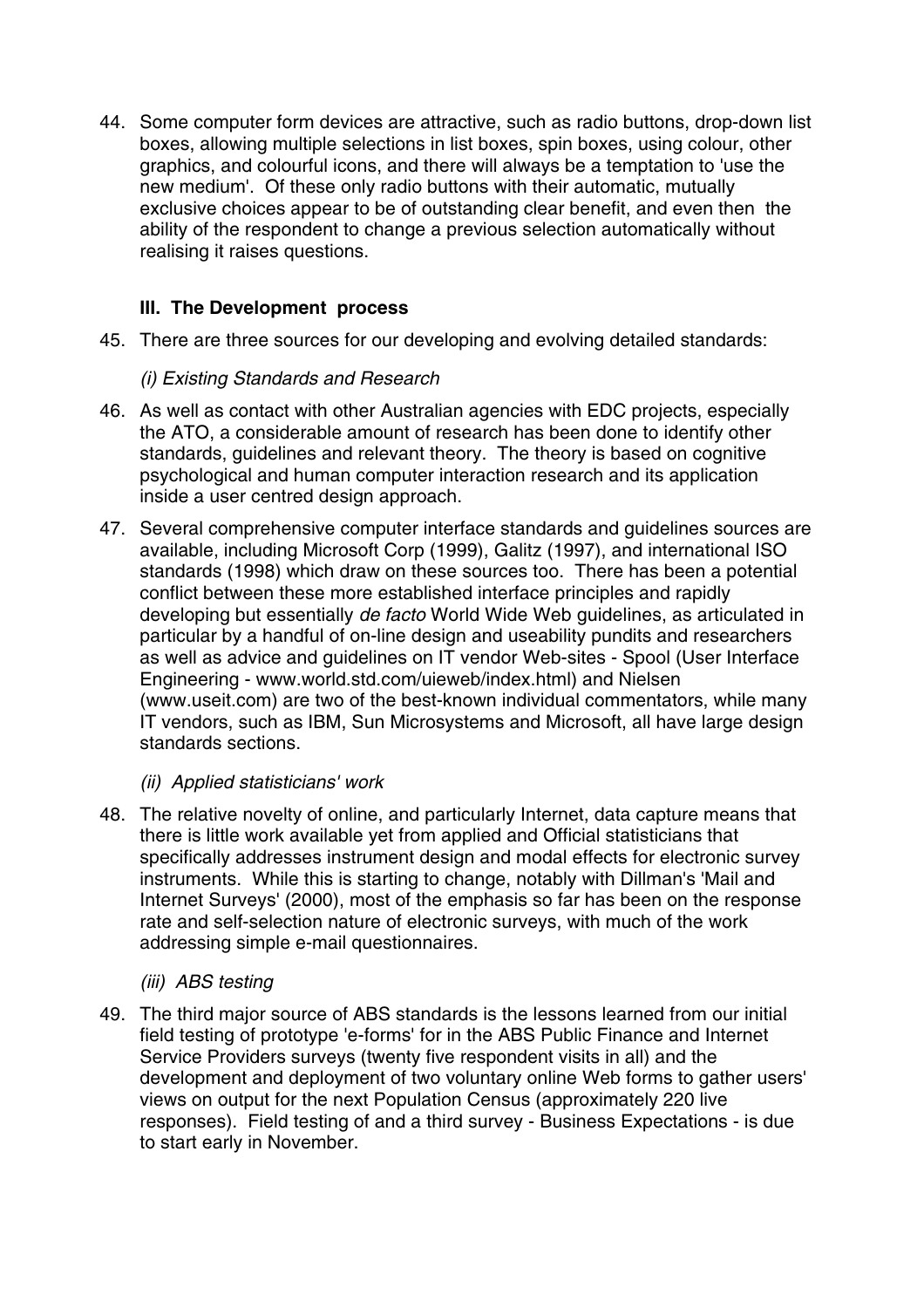- 50. The visits to local government agencies and Internet service providers combined aspects of useability testing, observational studies and background user visits. Where possible respondents opened the instruments and worked through them to stimulate discussion and allow us to observe their interaction with them.
- 51. The impressions and design decisions coming out of this testing have been largely qualitative and based on a relatively small numbers of visits, though it is reasonable to draw conclusions form limited numbers of users - discussing Web-site testing, Nielsen (1999, from Nielsen and Landauer 1993) suggests that fifteen tests will be necessary to discover all useability problems, but go on to argue that because five tests can reveal 85% of errors, doing a small number of tests then testing changes is a better use of resources.

#### *Census 'User Views' - Web-form*

- 52. Both versions of the Census User Views form were targeted at individual users of Census data, both inside and outside organisations. They consisted of around nineteen questions with yes/no, text and multiple choice list components, not all of which were applicable to all respondents. The first version consisted of several screens, and had a particularly dense second page which appeared to result in a large number of respondents who started the form abandoning it. The second version was in the from of one scrolling page. It collected similar information, and much more attention was paid to layout and spacing in the second version; it also contained more complex edits and sequencing.
- 53. Both forms allowed respondents to add comments about the e-form itself. These were generally favourable to the design and the electronic reporting medium though that could be expected from respondents who chose to use the 'e-form' in the first place. Points made included allowing text boxes to wrap, being able to print responses in full, being able to add notes or qualifications to yes/no answers, and comments about the sequencing.
- 54. The Web-forms were not savable ie they had to be completed in a single session. We included an explicit 'time taken' question, and while this arguably did not make clear whether background reading time was included or not (as some respondents noted), the server also captured the time the form was open, so enabling a rather interesting comparison between reported and on-line times.
- 55. There were 48 records where respondents provided feedback. Eleven were removed because their reported time was zero and on-line time was very small these are assumed to just have been looking through the form.
- 56. Of the remaining 37, mean reported time spent on the form was just over 19 minutes, whereas online time was 27 minutes suggesting that perceived 'provider load' for the instrument was significantly less than actual load, and implying that EDC instruments may lessen perceived reporting burden for on-screen instruments.

#### *Local Government - Spreadsheets*

57. The seventeen local government authorities in Victoria and New South Wales we visited were already using an EDC instrument that had been constructed in a spreadsheet (Excel). These used multiple worksheets for different groups of data items, the NSW instrument having more data items (350 against 70)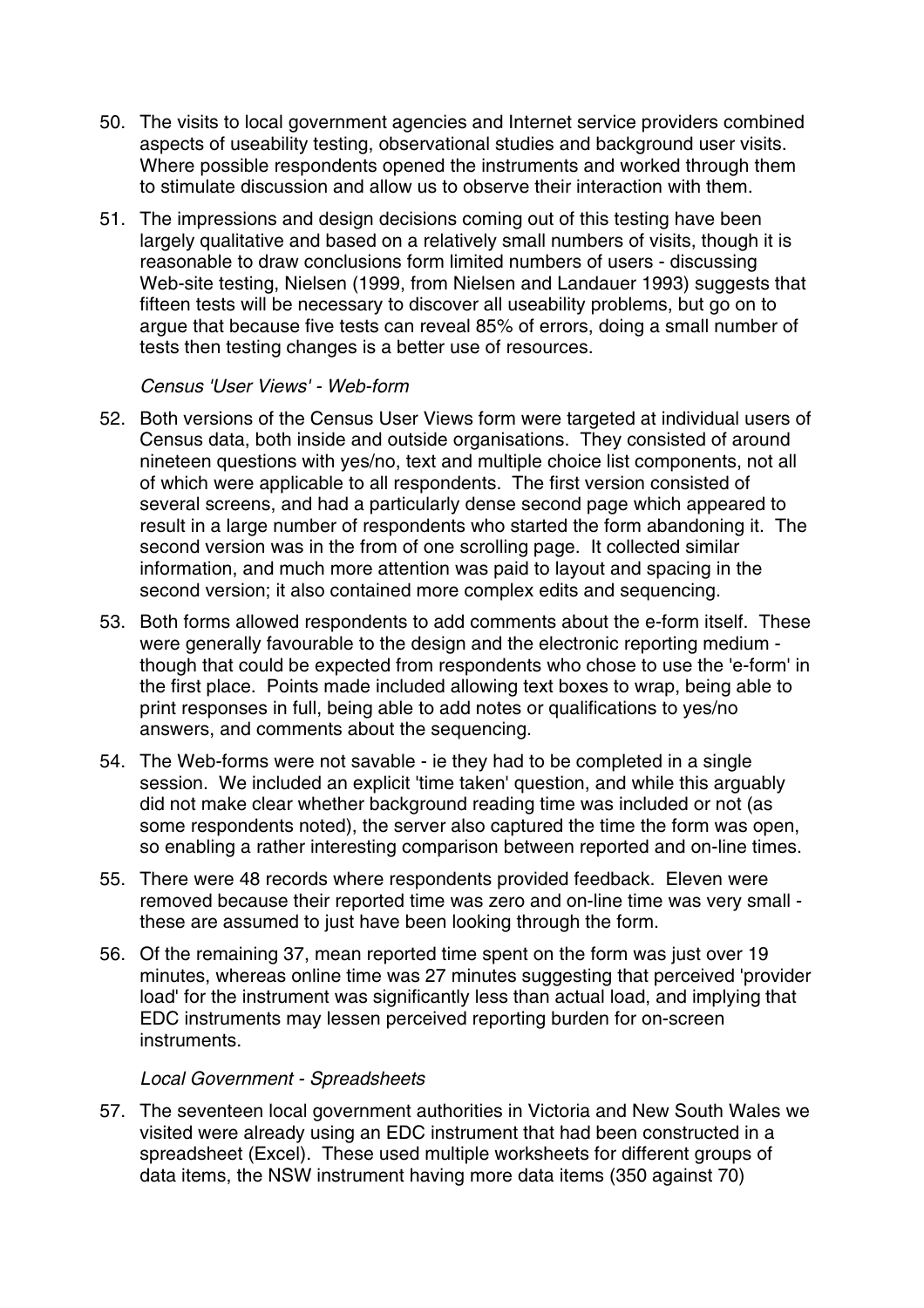because it is an annual collection that obtains a fuller dissection of the items sought - however many items are not applicable to most providers, particularly in the larger annual collection.

- 58. The results of the visits were remarkably consistent:
	- the form is usually completed by a single person with a good knowledge of the data - typically a qualified public sector accountant;
	- respondents had no significant definition or help needs due to the ABS data items being closely aligned with Grants Commission, Local Government and applicable accounting standards and terminology;
	- there were no significant graphics/navigation/layout issues as all respondents were very familiar with Excel;
	- the main source of data were internal management reports/systems, and these contained all the data necessary to complete the return; and
	- data was usually transcribed from other reports to the ABS spreadsheet, except for some the councils in NSW who use a piece of report generating software, in which case their system can produce the ABS requirements directly from their source data.
- 59. While not directly related to immediate EDC design issues, but of interest in the context of streamlining ABS reporting where possible, respondents were generally opposed to the collection of other (ie non-financial) ABS information on the same form.

*Internet Activity Survey (IAS) - dedicated electronic form tool (FormFlow99)*

- 60. The IAS instrument has 20 questions, several of which ask for breakdowns by diffenrt tyoeps of activity. It was by far the most complex instrument tested, and included a range of in-line (immediate) and on-completion edits, extensive help and definitions, and elaborate combined navigation and completion status features. One result was that system compatibility and installation problems were a major issue because the instrument only worked in Microsoft Windows 95/98 and Internet Explorer 4/5 browsers. This prevented us doing several visits because providers who did not support this configuration were not interested even though we offered other alternatives such as using an ABS laptop or bringing them into an ABS office.
- 61. Testing was in three groups (of one, four, then three visits) with significant changes being made after each of the first two groups. Given the nature of the subject business, there was a split between technically orientated programmers and managers or entrepreneurs, with the programmers (perhaps not surprisingly) offering a lot of useful advice on additional functionality they would like to see.
- 62. Heavily requested features were:
	- help a keyword search facility, 'tooltips' for all buttons and more use of hyperlinks;
	- a 'come back later' button and flag/icon for skipped questions;
	- a default 'ok' for accepting address and contact details; and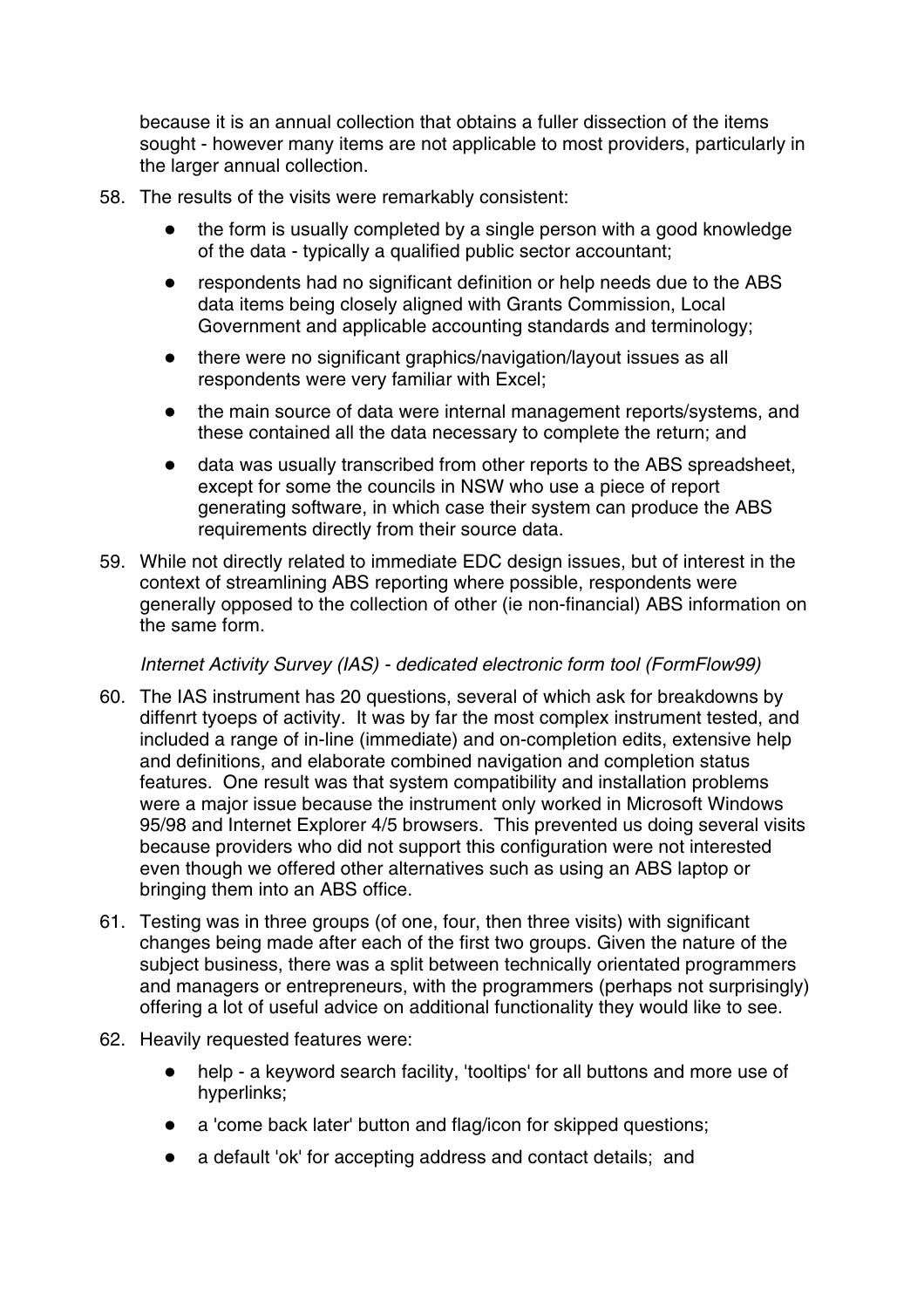- a fully printable form and/or printable summary of questions.
- 63. Navigation remained an issue through the tests, with quite divergent views on the best approach - buttons versus our eventual 'explorer-style' tree structure, which tended to be either misunderstood completely or accepted and used as intended and without apparent thought.
- 64. Respondent initiated action sequences for editing, verification, saving and data submission and their associated buttons, dialogue boxes and descriptive wording proved particularly difficult to get right, both in terms of the result the users expected and the wording of individual text messages.

## **Testing Summary**

- 65. Testing to date has confirmed that basic and accepted screen design and interface principles also hold for EDC instruments. For visible design areas these include such aspects as text and background colours, fonts and font sizes, user dialogue boxes and wording, grouping and spacing.
- 66. At the level of instrument behaviour they include discoverability (allowing the respondent to go through the instrument experimentally to explore it's functionality without making any irrevocable decisions), predictability (where the instrument behaves as expected when actions are performed - eg entering data, saving, making errors, and moving to different screens), and forgiveness (where actions are reversible and do not delete data or close down future interaction or reporting options, for instance by permanently closing off sections of an instrument based on what may be an incorrect response).
- 67. Significant themes and definite support for issues identified by prior research are that:
	- users want to print and save the instrument both before and after completion;
	- the presentation and implementation of help and navigation are real problems;
	- wording of pop-up dialogue windows respondents interact with for edits, validation, saving etc require care and testing;
	- users often have clear expectations about what the instruments should look like and how they should behave, but these can vary between users;
	- respondents appear to be even more reluctant to read questions, notes and other on-screen data-specific instructions than they are for paper instruments, but want access to help or definitions to be convenient and immediate; and
	- systems issues, including software, security and screen settings are limiting and complicating factors.
- 68. It appears increasingly likely that different instrument standards and functionality will be better suited to certain data and respondent types. These could range from Web-based single session or non-resumable (non-savable) forms, through spreadsheets to purpose built (programmed) instruments or those constructed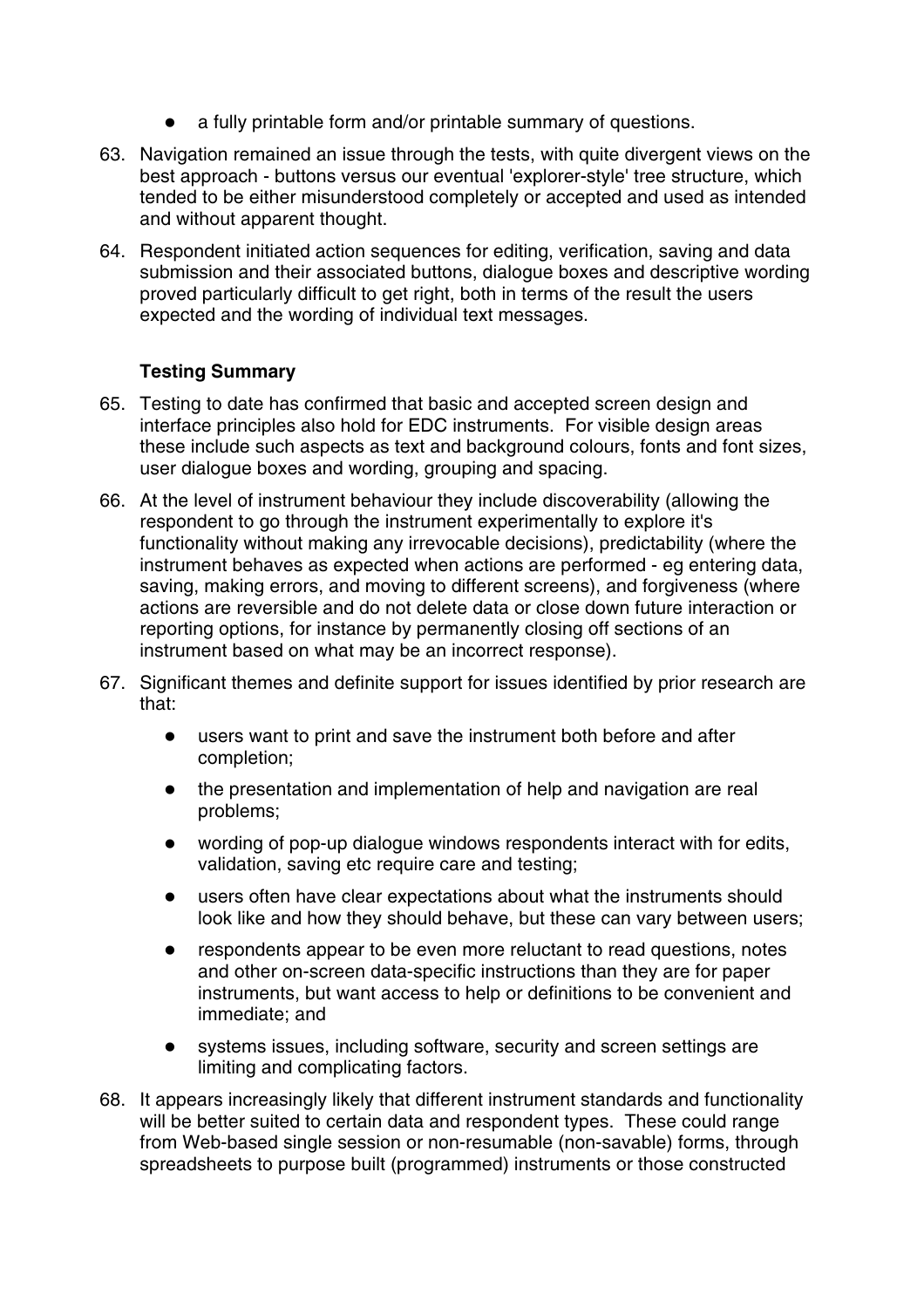using dedicated electronic form design tools.

- 69. For instance, for quantitative economic or accounts sourced data, data providers need the ability to complete their returns over time and non-sequentially as they assemble the data sought. As a consequence they need to be able to save partially completed returns without submitting them to the ABS.
- 70. Three important procedural results have emerged from the visits. The first is that it has sometimes proved quite difficult to get respondents to focus exclusively on the instrument, rather than the survey content, in a controlled way. The second is that testers are very easily distracted by trivial errors, bugs and wording they dislike, and expect all instrument functionality to be present. This is in seeming contradiction to much conventional useability testing and instrument development wisdom, which suggests using outlines, prototypes and partially developed forms or applications to get early 'look and feel' style feedback.
- 71. The third procedural issues is that we are having considerable difficulty recruiting sufficient testers, even amongst Internet service providers who were initially seen as a very sympathetic and supportive respondent group.

#### **Further work**

*Live Tests*

- 72. Two series of field tests for the Business Expectations Survey (BES) will be undertaken before the Christmas break, after which live pilots of the Internet Activity Survey and BES are planned for the first quarter of 2001 - as soon as technical security and confidentiality problems are overcome. These will be followed up by post enumeration studies to visit comparable electronic and paper data respondents, with further design iterations expected to result.
- 73. The process to date has been aimed at producing viable instruments that we can use for controlled live pilot testing, ideally with around thirty respondents for each instrument type. We intend that the live trials in the two surveys mentioned above will approach enough respondents to start to undertake some limited quantitative evaluation, probably through simple ANOVA and t-tests on reported data, response rates and timeliness of responses.
- 74. Consideration will then be given to broadening research by developing and pilot testing instruments in an ABS 'Major Economic Indicator' survey with a different respondent- and data-type profile - ie mainstream private sector respondents providing mainly or entirely quantitative economic data that feeds into the national accounts.

#### *Editing*

75. The question of an appropriate EDC editing philosophy or strategy arises because one of the most forcefully propounded and widely accepted assumptions about EDC is that data quality will improve through pushing editing and validation down to the respondent so that they can resolve problems before data is returned.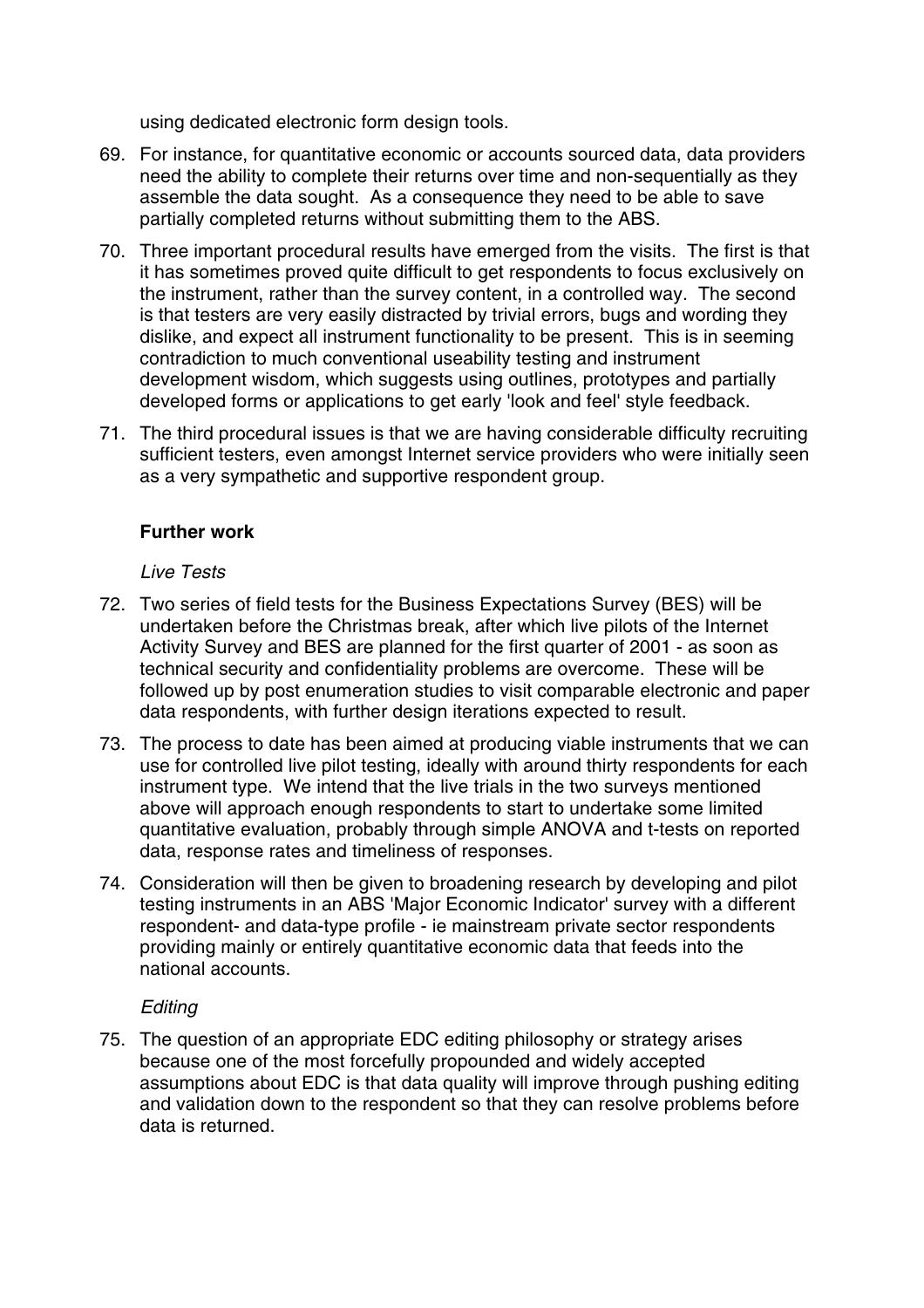- 76. The important aspect is the degree of detail to which editing and validation is taken in the instrument, including logical dependencies, tolerances and completion of mandatory fields, and whether any, or which types of, edits should be 'fatal' in the sense that failure to resolve them prevents submission or further progress through an instrument.
- 77. A second aspect is where in the data capture sequence various edits should be executed - for instance in a data entry field, on exiting a question, a page, a section, or at the end of the form. While some edits of the 'alpha required, numeric entered' type clearly belong at the point of data entry, the balance between making an instrument so laborious to complete that take-up is uneconomically low and getting worthwhile benefits through a lighter validation touch is not apparent.
- 78. In both cases we anticipate that extended live pilots tests and comparisons with comparable paper sourced data will be necessary to gain an understanding of the appropriate balance.

#### *Instrument Evaluation and metrics*

- 79. In the longer term, EDC instruments, particularly Web-based ones, offer potential for incorporating instrument metrics that will give us 'real' performance and evaluation measures that could prove to be of tremendous value (Nichols and Sedivi 1998).
- 80. Variations of the established keystroke or 'click-stream' tracking can be used to capture measures such as time taken, feature or instrument usage and navigation patterns, the use of help and definitions, incidence of edit and validation failures and tracking of queries. Such 'real' instrument performance indicators could be used for quantitative continuous testing, comparisons, experimentation and fine tuning in the routine live environment rather than an artificial test one, though privacy and monitoring concerns will necessitate careful presentation of such tools.

## *Second Order EDC Effects*

81. While the present focus is on developing instrument standards and building up expertise, other EDC effects on non-response estimation and provider management are likely. These will flow from the gradual introduction of EDC if there are significant modal effects related to self-selection, switching of reporting mode, and changed and changing response rates and timing.

## **Conclusion**

- 82. Overall, economic electronic data instruments are harder to design, build and test than their paper equivalents, and there are fewer established guidelines.
- 83. Controlled live tests of reasonable size are necessary to compare and quantify design issues and effects.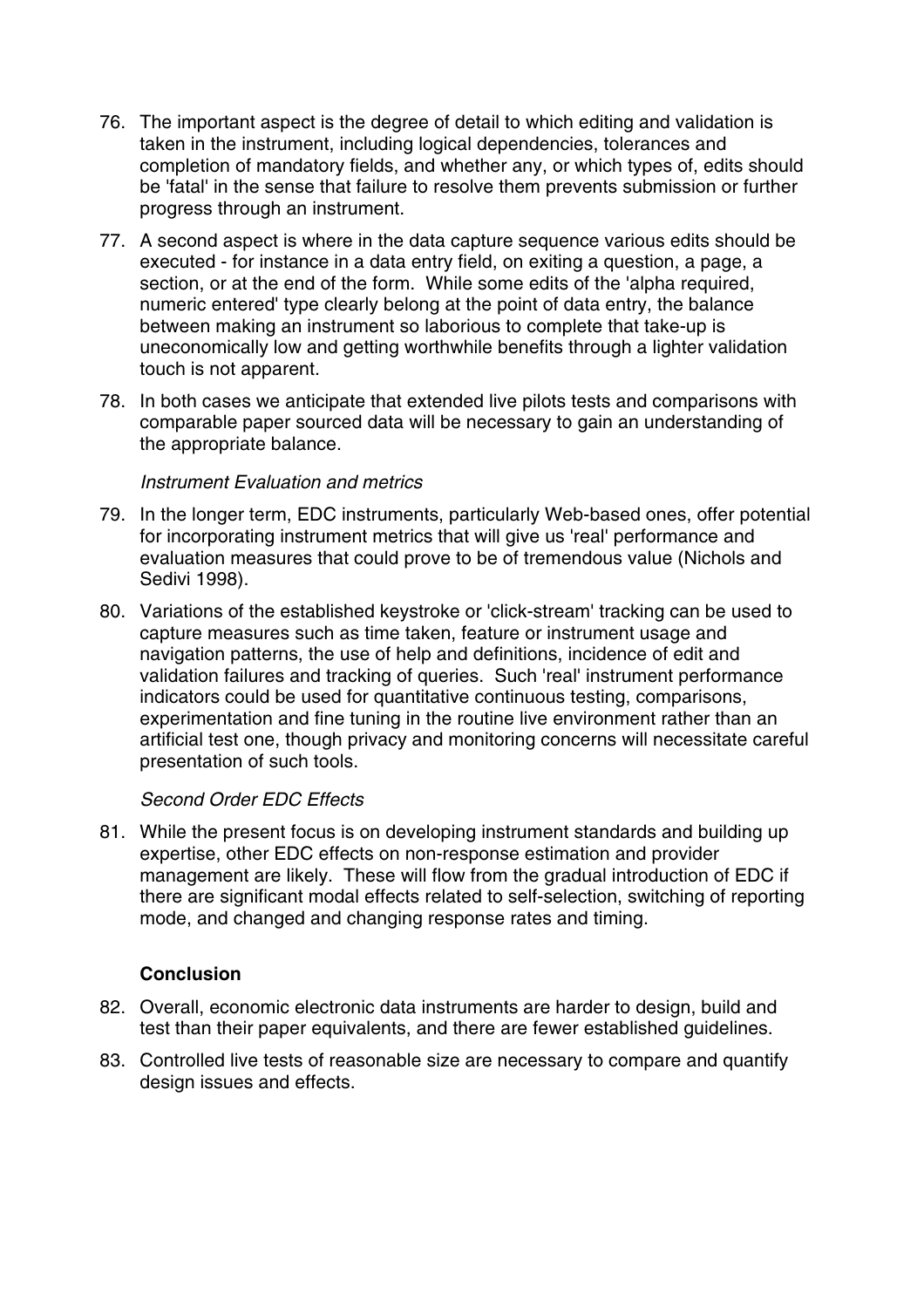#### **Points for MAC discussion**

Are there any major issues we have not canvassed?

Does MAC have any additional comments on the availability and applicability of existing research and standards?

What does MAC think about the idea of EDC instrument 'horses for courses' - ie different functionality and design for different data types and provider groups?

What are MAC's thoughts on:

- comparisons between EDC and paper instruments when it comes to attempting to quantify differences in reporting, particularly relating to possible bias and data quality, and avoiding confounding in comparisons and trials?

- multi-modal approaches and data consistency, where different instruments are used to collect conceptually identical data from the same population.